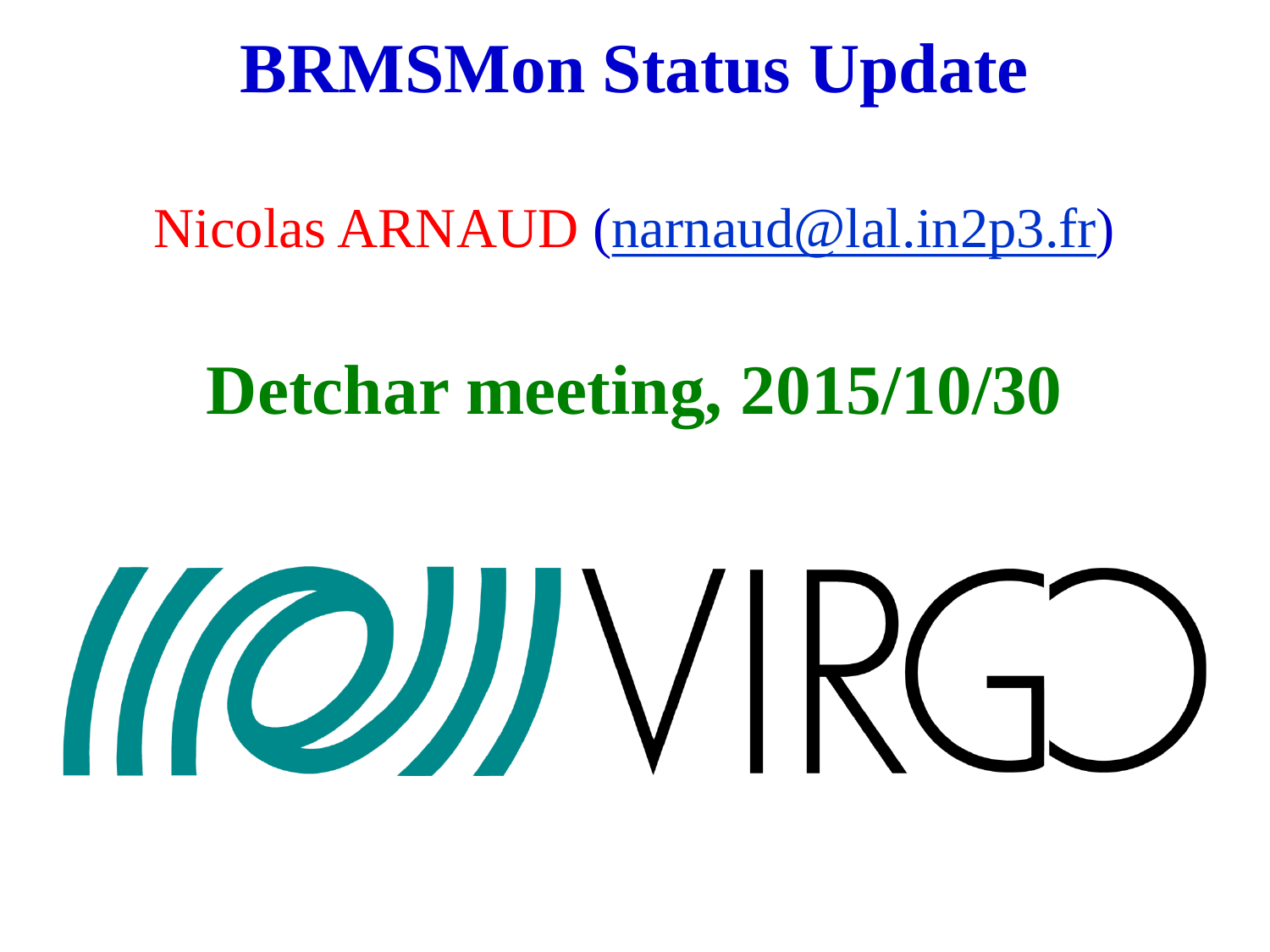## BRMSMon Package

- Developed by Florent and used during the Virgo data taking periods
	- Updated for AdV (currently v2r1)
- SVN: [Repository,](https://websvn.virgo.infn.it/listing.php?repname=advsw&path=%2FBRMSMon%2F&#ae0cf46cffe903d610ea555b6008270e0) [Journal of the revisions,](https://websvn.virgo.infn.it/log.php?repname=advsw&path=%2FBRMSMon%2F&isdir=1&) [RSS flux](https://websvn.virgo.infn.it/rss.php?repname=advsw&path=%2FBRMSMon%2F&isdir=1&)
- [Documentation](https://www.virgo-gw.eu/DataAnalysis/BRMSMon/index.html) (updated, with reference to the old documentation)
- Running online using VPM
	- Currently not from the official Virgo software area but from my user account
	- Configuration file: [/virgoData/VirgoOnline/BRMSMon.cfg](https://vpm.virgo.infn.it:40000/editor.html?owner=BRMSMon&editable=Configuration)
	- Frames produced by BRMSMon are processed by SegOnline (thanks to Didier) and appear in the raw data
- BRMSMon channels have V1:BRMSMon as prefix
	- Updated at 1 Hz using 1 second-long frame as input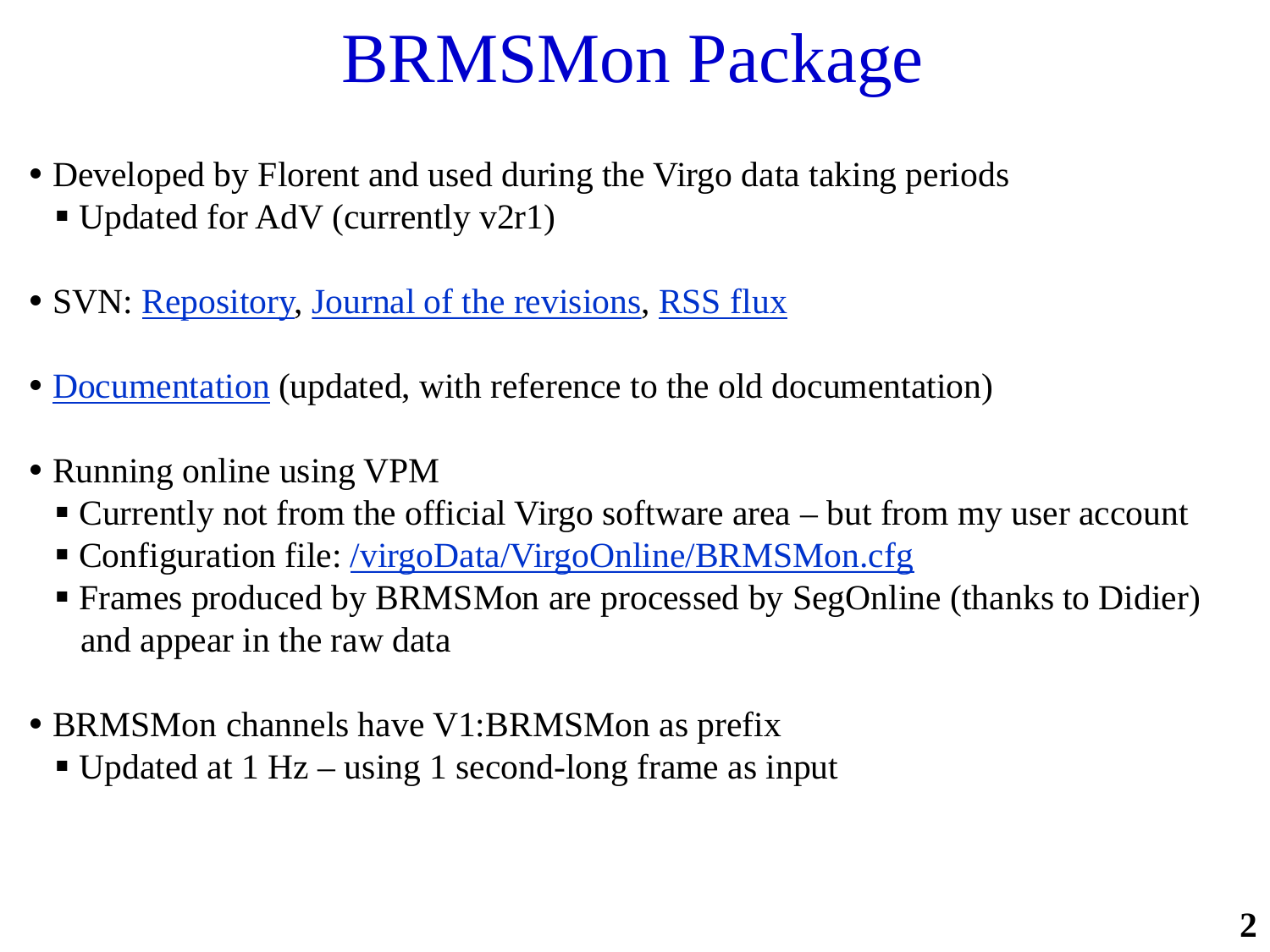## Online architecture

• From Florent's slides Frame collector and data provider DAQ front-end raw data **BRMSMon** ENV-flags SegOnline A RIVER ATOM **DQSEGDB**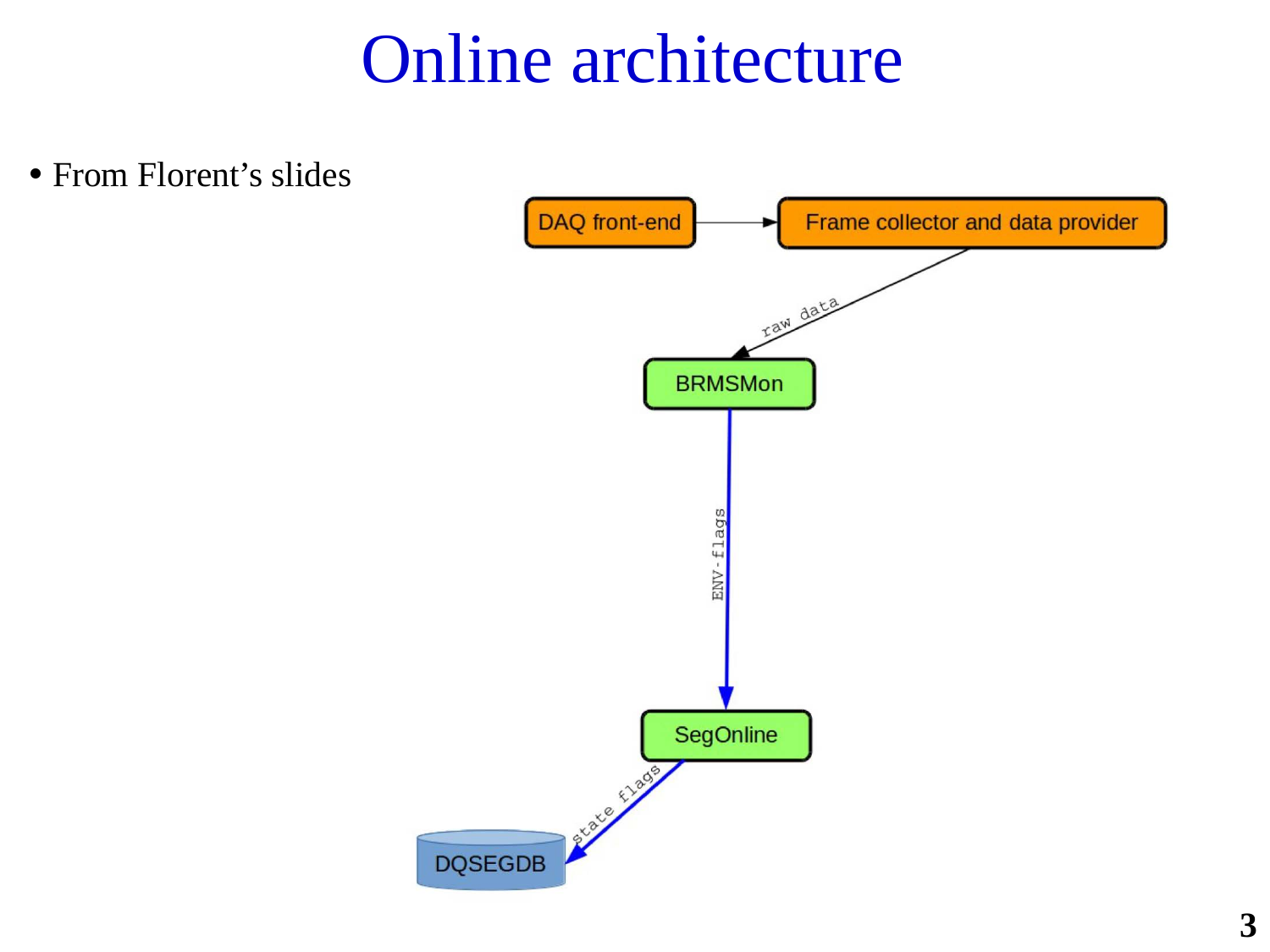## BRMSMon algorithm

- Produces DQ flags based on band-RMS computed from input channels
- Currently focuses on environmental channels
	- No check of the IFO lock status (was different in the Virgo era)
	- In the future: DQ flags delivered or not depending on an external flag (SCIENCE)

### • DQ flag definition

DQ NAME dq name n coinc BRMS CHANNEL chan name 1 fft length 1 f min 1 f max 1 f max 1 n sigma 1 cycle 1<br>BRMS CHANNEL chan name 2 fft length 2 f min 2 f max 2 f max 2 n sigma 2 cycle 2 BRMS CHANNEL chan name N fft length N f min N f max N f max N n sigma N cycle N

#### where:

dq name : Name of the DQ flaq n coinc : At least n coinc Band-RMS out of N must be above threshold at the same time to set the DO flag at 1. chan name : Channel name fft length: Time length for the FFT (sec) f min : Lower boundary of the frequency band (Hz) f max : Upper boundary of the frequency band (Hz)<br>
n sigma : Threshold (adaptive or static) see the threshold section for details.<br>
cycle : The threshold is adapted every cycle second. This option is irrelevant for a static threshold.

- DQ flag set when n\_coinc band-RMS out of N are above threshold
- For each input channel, set the FFT length (in s), the frequency range  $[f_{min};f_{max}]$ , decide whether the threshold to be applied is static or adaptative, at what level the threshold should be, and how often it will be updated (if adaptative) **4**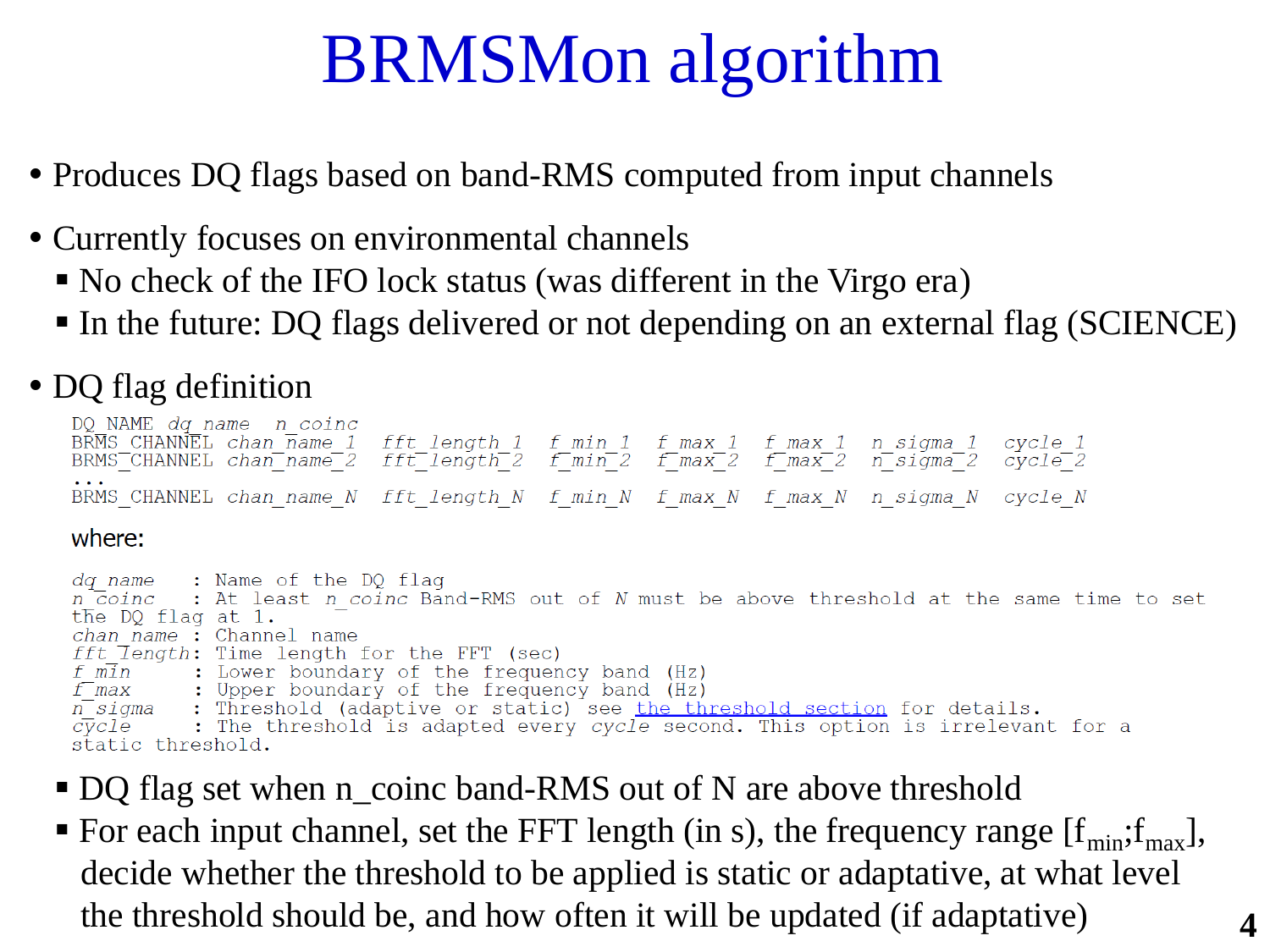## BRMSMon algorithm (cont'd)

- Static or adaptative threshold BRUS CHANNEL chan name 1 fft length 1 f min 1 f max 1 f max 1 n sigma 1 cycle 1  $\blacksquare$  if  $n_{sigma} < 0$ , the threshold is static and threshold  $= |n_{sigma}|$  $\blacksquare$  if  $n_{sigma} > 0$ , the threshold is adaptative and defined in the following way: threshold = mean(band-RMS) +  $n_{sigma} \times rms(band-RMS)$ In that case, it is updated every cycle seconds
- The mean and rms values of the band-RMS distribution are usually computed from the band-RMS values which are below the current threshold
	- We want to see glitches which are significantly above the normal range of variations of that particular channel
- Yet, if the channel output changes significantly and « permanently », BRMSMon should follow this evolution
	- If more than 75% of the band-RMS values are above the current threshold, the updated threshold is computing using only the values above the current threshold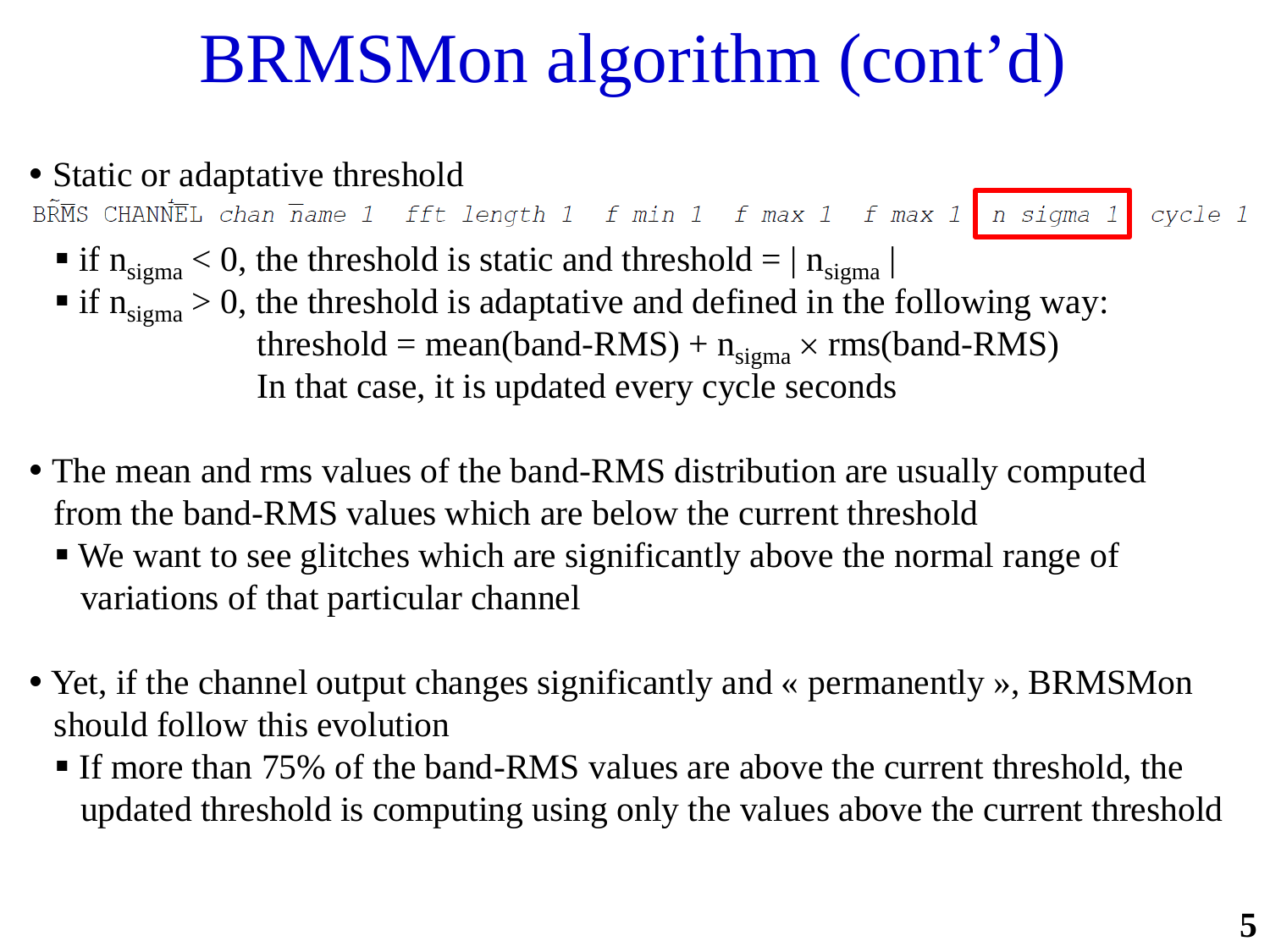## BRMSMon algorithm (cont'd)

- For channels with adaptative thresholds, the first (meaningful) threshold is computed based on the first 60 seconds of data
	- No DQ flag is set during this first minute
- The adaptative thresholds are then updated again 5 minutes later, and then every cycle seconds – see previous slides for the algorithm
- BRMSMon checks for each channel
	- that the FrVect<sup>\*</sup> pointer returned by FrameFindVect is not NULL  $\rightarrow$  Identify missing channels
	- $\blacksquare$  that the computed band-RMS is not 0
		- $\rightarrow$  Identity dead channels!?
- Each DQ flag produces  $2 \times$  (number of input channels) + 1 channels in the raw frame
	- V1:BRMSMon\_<DQ name>
	- $\blacktriangleright$  V1:BRMSMon\_<DQ name>\_V1:<channel\_1 name>\_<f<sub>min1</sub>>\_<f<sub>max1</sub>>Hz\_rms
	- $\blacktriangleright$  V1:BRMSMon\_<DQ name>\_V1:<channel\_1 name>\_<f<sub>min1</sub>>\_<f<sub>max1</sub>>Hz\_thr
	- $\blacktriangleright$  V1:BRMSMon\_<DQ name>\_V1:<channel\_2 name>\_<f<sub>min2</sub>>\_<f<sub>max2</sub>>Hz\_rms
	- $\blacktriangleright$  V1:BRMSMon\_<DQ name>\_V1:<channel\_2 name>\_<f<sub>min2</sub>>\_<f<sub>max2</sub>>Hz\_thr

 $\bullet$  (...) 6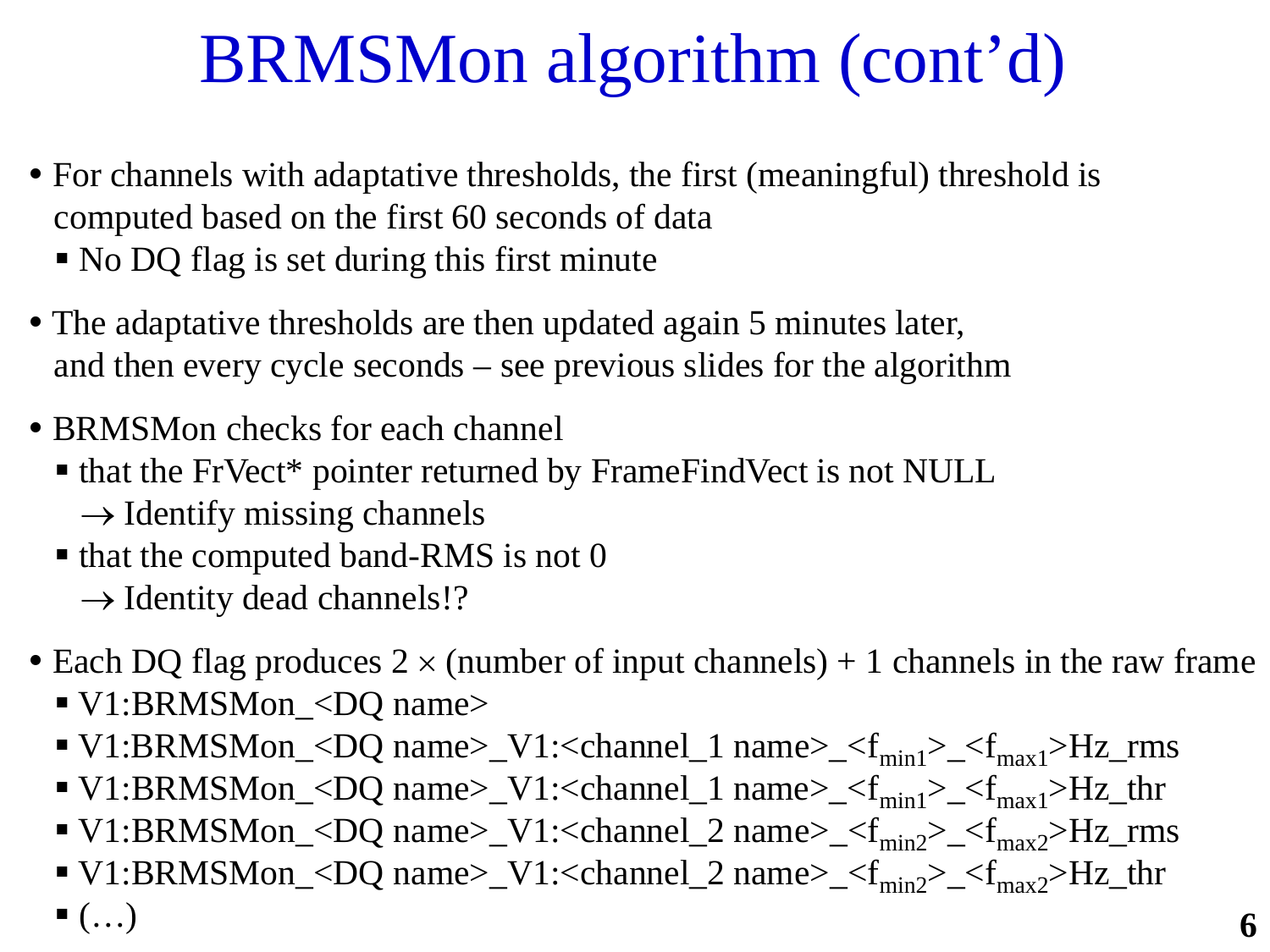## Configuration file

- Currently includes all channels pointed out by Irene
- But no (real) attempt yet to define meaningful DQ flags based on these input channels
- $\rightarrow$  Time to be creative!
- Some examples from the Virgo era .cfg file listed in the next slide